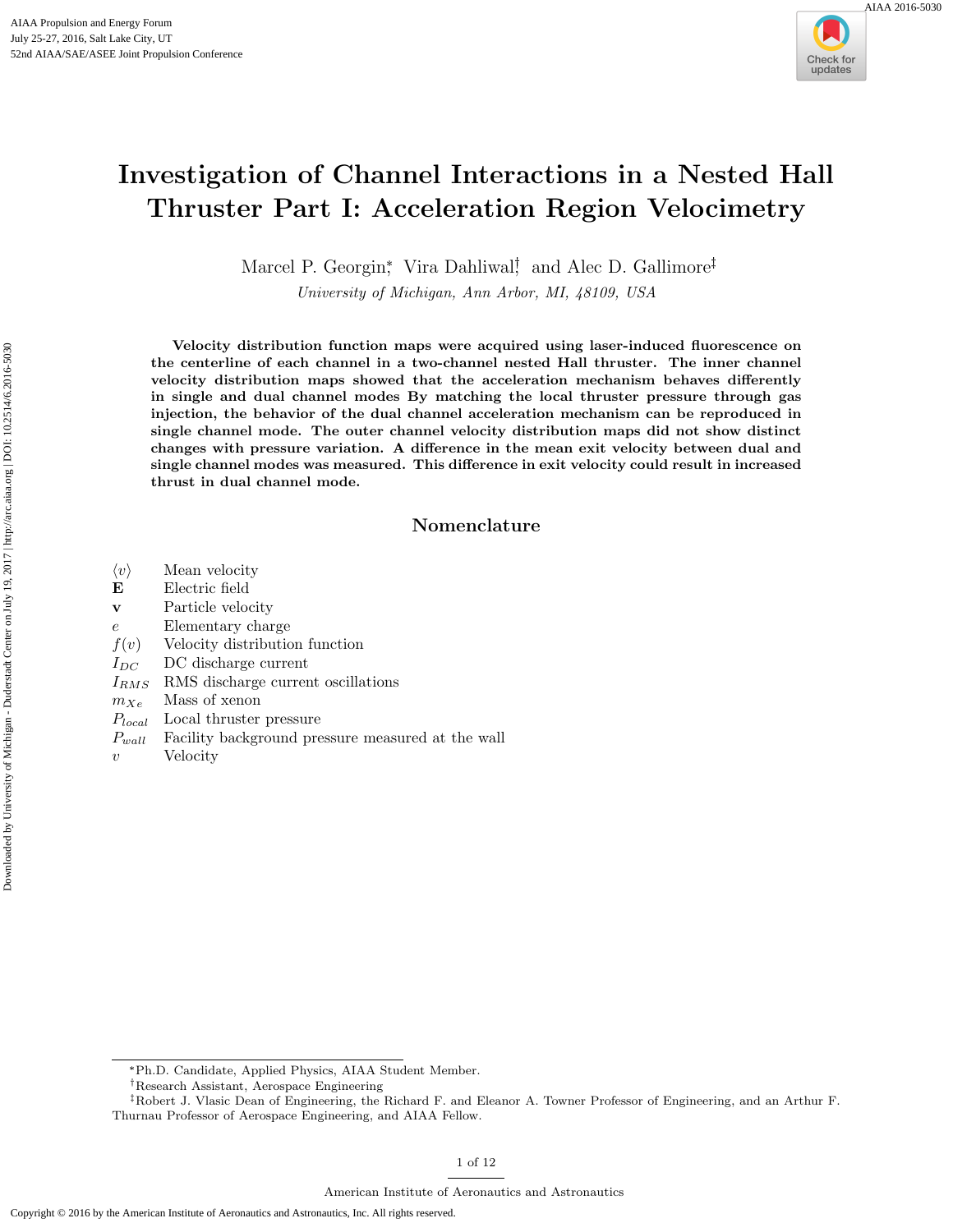# I. Introduction

THE nested Hall thruster (NHT) is an electric propulsion device that builds on traditional Hall thruster designs by concentrically nesting discharge channels. This nested configuration increases the discharge designs by concentrically nesting discharge channels. This nested configuration increases the discharge area of the thruster and pushes Hall thruster technology towards higher power. High power Hall thrusters are an enabling technology for new mission architectures such as multi-destination robotic missions and manned missions to Mars. <sup>1-[3](#page-11-1)</sup>. NHTs have several advantages over clusters of Hall thrusters, including an improved power-to-mass ratio as well as a larger throttling range. [4,](#page-11-2)[5](#page-11-3) This technology has advanced dramatically in recent years yielding thrusters that can operate at over 100-kW. [6,](#page-11-4)[7](#page-11-5) Although NHTs have matured in terms of design, few measurements of plasma properties in the channel of an NHT have been made. [4](#page-11-2) To improve the understanding of multi-channel discharges, a laser-induced fluorescence (LIF) velocimetry experiment was conducted on the X2 NHT to characterize the acceleration region.

The X2 is a two channel NHT with a nominal operating power of 5 kW at 150 V and is shown in Fig. [1.](#page-1-0) This thruster was developed by the University of Michigan and the Air Force Research Laboratory as a proof of concept for the nested channel design. This thruster uses a single centrally mounted cathode as the electron source as well as shared magnetic poles. This NHT was designed to operate in either dual channel mode or single channel mode allowing the thruster to throttle between 0.5 and 10 kW. The thruster was initially characterized with thrust measurements, a plume characterization using  $E \times B$ , Faraday, and Langmuir probes as well as interal measurements with a floating probe. [4](#page-11-2) These previous thrust measurements indicated that the sum of the thrust from each individual channel was less than the thrust measured in dual channel mode at a fixed background pressure. [4](#page-11-2)[,8](#page-11-6) Far-field probe measurements showed that the acceleration voltage and number of multiply charged ions both increase in dual channel mode. Near-field Faraday probe measurements showed that current utilization efficiency also improved in dual channel mode.

<span id="page-1-0"></span>

Building on this initial body of work on NHTs, LIF was used to measure the velocity distribution function in the acceleration region

Figure 1: X2 NHT at PEPL

of the thruster. Laser-induced fluorescence has been used to measure ion velocity distribution in both the far-field plume and the acceleration regions of Hall thrusters. [9](#page-11-7)[,10](#page-11-8) Using this LIF technique, the velocity distribution of  $Xe^+$  can be measured as a function of position. These data can then be analyzed to find the shape and position of the accelerating electric field.<sup>[11](#page-11-9)</sup>

Because experiments are operated in a vacuum facility, the background pressure changes depending on the operating condition. For a nested Hall thruster, the facility pressure will be higher in dual channel mode than in single channel mode. It has been shown on the SPT-100 and H6 that background pressure can affect both the performance and the oscillatory mode of a Hall thruster. [12,](#page-11-10)[13](#page-11-11) Additionally, it has been shown on the BHT-600 Hall thruster that changes in the chamber operating pressure can result in a modification of the shape and position of acceleration region.<sup>[14](#page-11-12)</sup> Since facility background pressure can affect both the acceleration mechanism as well as plasma oscillations, pressure in the facility must be controlled for direct comparison between dual and single channel operation. This work characterizes differences in the acceleration region between single channel and dual channel operation in the X2 NHT using LIF while controlling the chamber pressure.

# II. Experimental Methods

#### A. Laser-Induced Fluorescence

In this work, the traditional LIF scheme for  $Xe^+$ ,  $5d[4]_{7/2} \rightarrow 6p[3]_{5/2}$ , was used to characterize the acceleration region of the X2 NHT. This transition has been widely used in the literature because of its relatively small linewidth (600 MHz) in comparison to the width of the distributions expected in the acceleration region. [11,](#page-11-9)[14](#page-11-12)[–17](#page-11-13)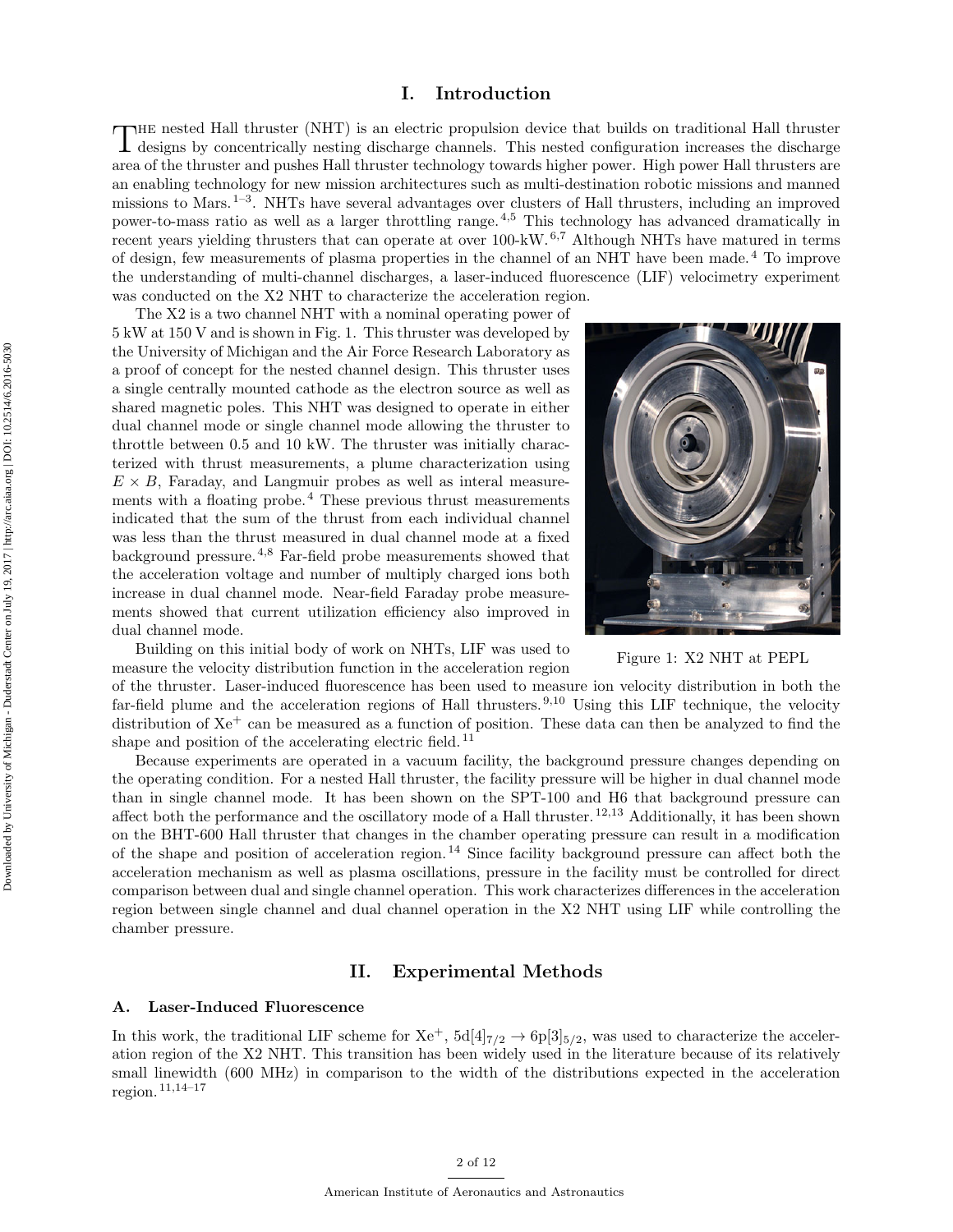#### B. External Optics

Figure [2](#page-2-0) illustrates the air-side optical setup of the LIF experiment. The laser beam was generated by a tunable diode laser with a tapered amplifier. The beam was sampled at several points by instruments which verify the quality of the beam. First, the beam was sampled by a Fabry-Pérot etalon which was used to verify that the laser has operated in a single mode during a scan. Second, the wavemeter measured the wavelength of the laser beam. Next, the beam was sampled and passed to a photodiode that was used to monitor how much power was produced by the laser. Lastly, the beam was sampled and sent to an optogalvanic cell. This device acted as a stationary wavelength reference for the xenon transition.

After the quality of the beam was verified by these diagnostics, the beam was focused by a lens and was modulated by a mechanical chopper at 2 kHz. This allowed the signal to later be recovered by a lock-in amplifier. Once modulated by the

<span id="page-2-0"></span>

Figure 2: The external setup used for timeaveraged LIF measurements of the X2 acceleration region.

chopper, the beam was collimated and passed into the vacuum chamber via fiber optic feedthroughs.

# C. Internal Optics

Figure [3](#page-2-1) depicts the internal setup of the LIF experiment. There were two primary optical elements, the axial laser injection lens and the fluorescence collection lens. Both lenses were coated with anti-reflective coatings to optimize the laser power and maximize the fluorescence signal.

<span id="page-2-1"></span>

Figure 3: Top-down view of the internal optical setup used for LIF measurements of the X2 acceleration region.

The beam was passed into the vacuum facility by fiber optic and was focused by the injection optic to the interrogation point in the plume of the thruster. The interrogation volume was 1 mm<sup>3</sup>. A collection lens was mounted at 30° from the thruster exit plane and was focused on the interrogation volume. At this angle, the collection lens was outside of the thruster plume. The collection lens was used to collect the light fluoresced by the ions when they were excited by the laser. The fluorescence was then sent out of the vacuum chamber by a fiber optic feedthrough. The internal optics were protected by graphite shields. These shields both prevented damage to the lenses from sputtering by the plume and also reduced thermal drift in the position of the optics. For LIF measurements of the inner channel when firing both channels, the setup was slightly modified to keep the collection optics outside the plume of the outer channel. The most notable modification was the change to a longer focal length lens.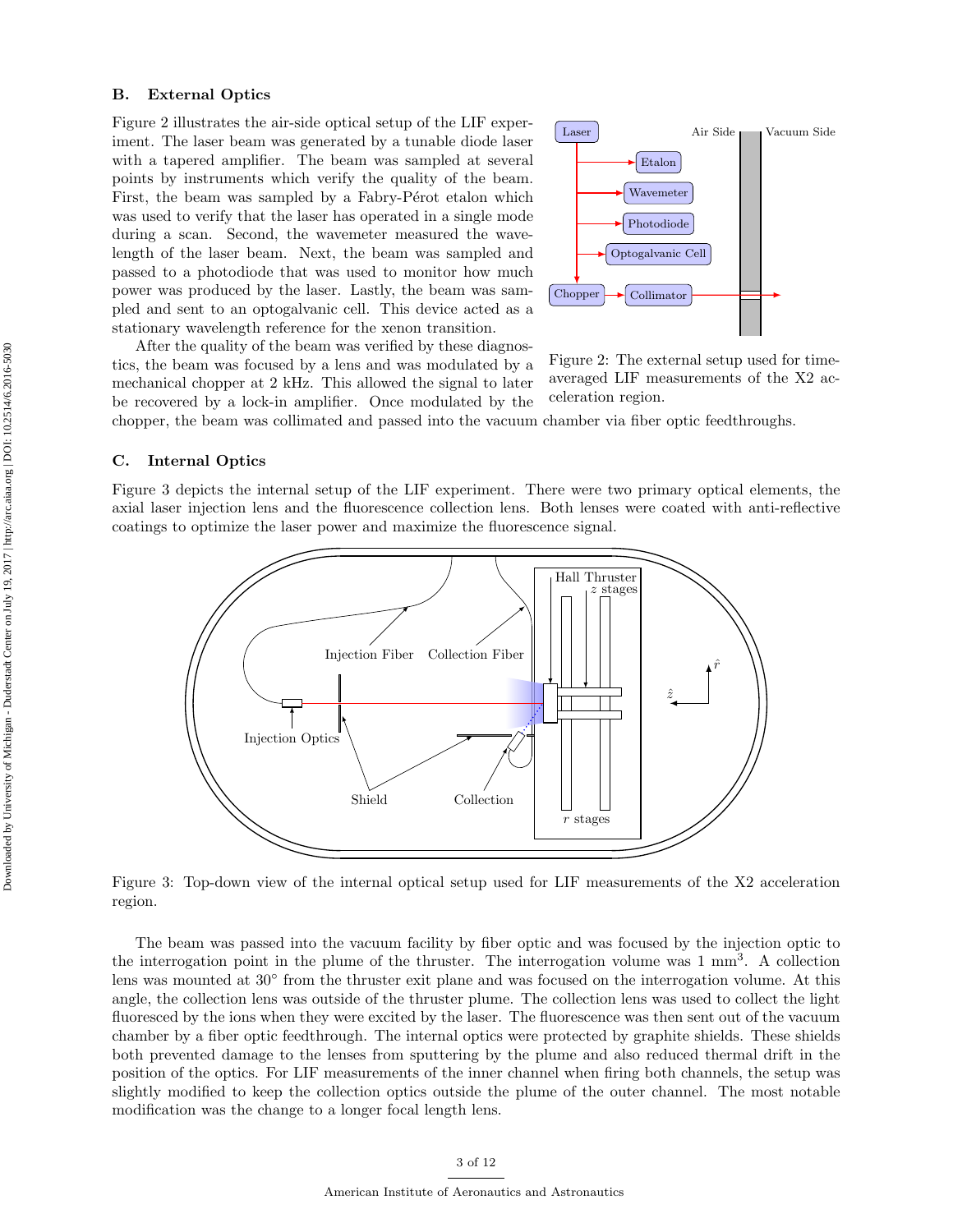To determine the shape of the acceleration zone, a one dimensional scan needed to be created. To generate this map, the X2 was placed on  $r$  and  $z$  motion stages. By moving the thruster in the radial direction, each channel can be interrogated. By moving the thruster in the axial direction a map of the acceleration zone was measured.

#### D. Signal Processing

To measure the signal, the fluorescence is sent out of the vacuum chamber and passed through a monochrometer. This device uses a grating to only permit light at the fluorescence wavelength,  $541.9 \pm 1$  nm, to pass through to a photomultiplier tube that converts these photons to an electrical signal. This electrical signal was next sent to a lock-in amplifier which was set to lock on the modulation frequency of the mechanical chopper. The signal was recorded and averaged over a time constant,  $\tau = 300$  ms.

#### E. Operating Conditions & Test Points

The X2 was operated using research grade xenon in the Large Vacuum Test Facility (LVTF) at the University of Michigan. LVTF is a cylindrical vacuum chamber which is 9 m in length and 6 m in diameter. The thruster was mounted on chamber centerline to minimize the interaction of the plasma with the walls of the facility. A 3 m  $\times$  4 m carbon panel beam dump was placed 3 m downstream of the thruster to absorb the energy of the ion beam. The facility uses four mechanical roughing pumps and seven cryogenic pumps to achieve a base pressure of 10<sup>−</sup><sup>7</sup> Torr.

In this experiment, the thruster was operated at the nominal condition where the inner channel uses 1.5 kW and the outer channel uses 3.5 kW for a total power input of 5 kW. The two channels of the X2 can be operated independently or simultaneously without changing magnetic field settings. These features lead to three possible operating conditions. The single channel operating conditions have lower facility background pressure than the dual channel condition. The chamber pressure was controlled by injecting additional xenon gas when making measurements of the single channel operating conditions. Gas was either injected downstream or through the non-operating channel. These injection locations lead to a total of seven test conditions which are shown in Tab. [1.](#page-3-0) The cathode flow fraction was set to 10% of the anode flow rate. Because of the change in the cathode flow, the residual gas was flowed through downstream injector to match the background pressure. Chamber pressure was measured at the walls of the facility with an ion gauge. The gauge was located 3 m radially and 2 m downstream of the thruster. The local thruster pressure was measured during cold flow testing of the X2. Pressure measurements for all 7 test conditions (note that channel injection cases are the same as dual channel). The local thruster pressure was measured using an internal Stabil ion gauge. The thruster pressure was measured at multiple radial positions by moving the thruster with the motion stages. The inlet of the Stabil ion gauge was located 10 cm downstream of the thruster exit.

<span id="page-3-0"></span>

| Table 1: Table of test conditions for the X2. Checkmarks indicate location of additional Xe gas injection. |  |  |  |  |  |  |  |  |  |
|------------------------------------------------------------------------------------------------------------|--|--|--|--|--|--|--|--|--|
|------------------------------------------------------------------------------------------------------------|--|--|--|--|--|--|--|--|--|

| Condition      | Injection<br>Operating<br>Channel | Downstream | Outer | Inner | $P_{wall}$ [Torr]   $P_{local}$ [Torr] |                      |
|----------------|-----------------------------------|------------|-------|-------|----------------------------------------|----------------------|
|                | Dual Channel                      |            |       |       | $5.5 \times 10^{-5}$                   | $1.2 \times 10^{-4}$ |
| 2)             | Inner                             |            |       |       | $1.6 \times 10^{-5}$                   | $5.8 \times 10^{-5}$ |
| 3)             | Inner                             |            |       |       | $5.5 \times 10^{-5}$                   | $7.2 \times 10^{-5}$ |
| 4)             | Inner                             |            |       |       | $5.5\times10^{-5}$                     | $1.2 \times 10^{-4}$ |
| 5)             | Outer                             |            |       |       | $3.4 \times 10^{-5}$                   | $7.2 \times 10^{-5}$ |
| 6)             | Outer                             |            |       |       | $5.5 \times 10^{-5}$                   | $7.6 \times 10^{-5}$ |
| $\overline{7}$ | Outer                             |            |       |       | $5.5 \times 10^{-5}$                   | $1.2 \times 10^{-4}$ |

Figure [4](#page-4-0) illustrates the operating conditions and depicts the locations at which LIF data were acquired. The location of gas injection for a test condition in Fig. [4](#page-4-0) is identified by an arrow and a label. Ion and neutral velocity distribution measurements were acquired at these seven operating conditions. LIF data was collected on the centerline of each channel. Measurements were acquired between  $z = -9$  mm and  $z = 17$ mm, where  $z = 0$  mm was the exit plane of the thruster.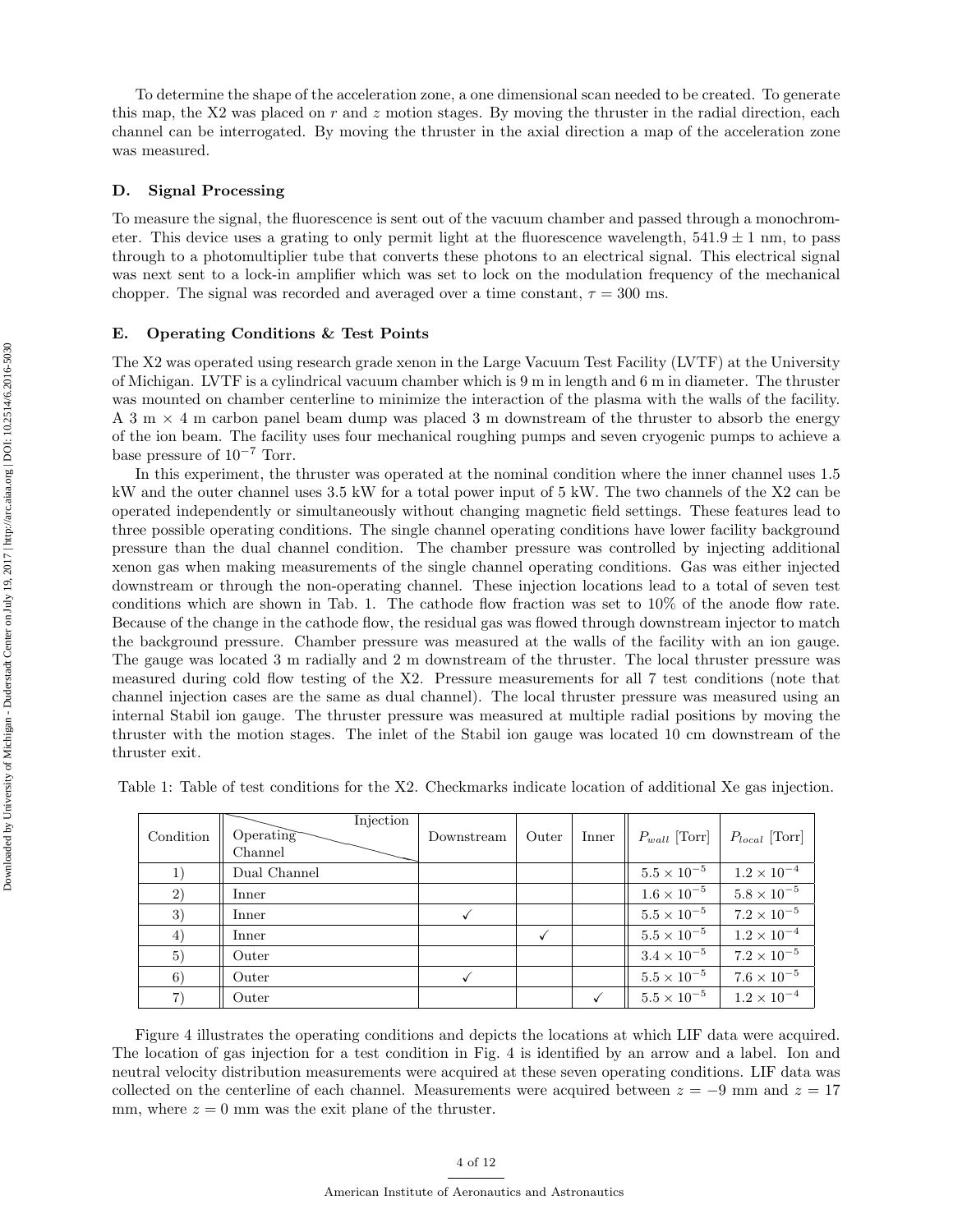<span id="page-4-0"></span>

(a) Illustration of LIF measurements for the dual channel operating condition.



(b) Illustration of LIF measurements for the inner channel operating conditions.



Figure 4: Axisymmetric illustration of the operating conditions and LIF interrogation points. The dashed line is an azimuthal axis of symmetry.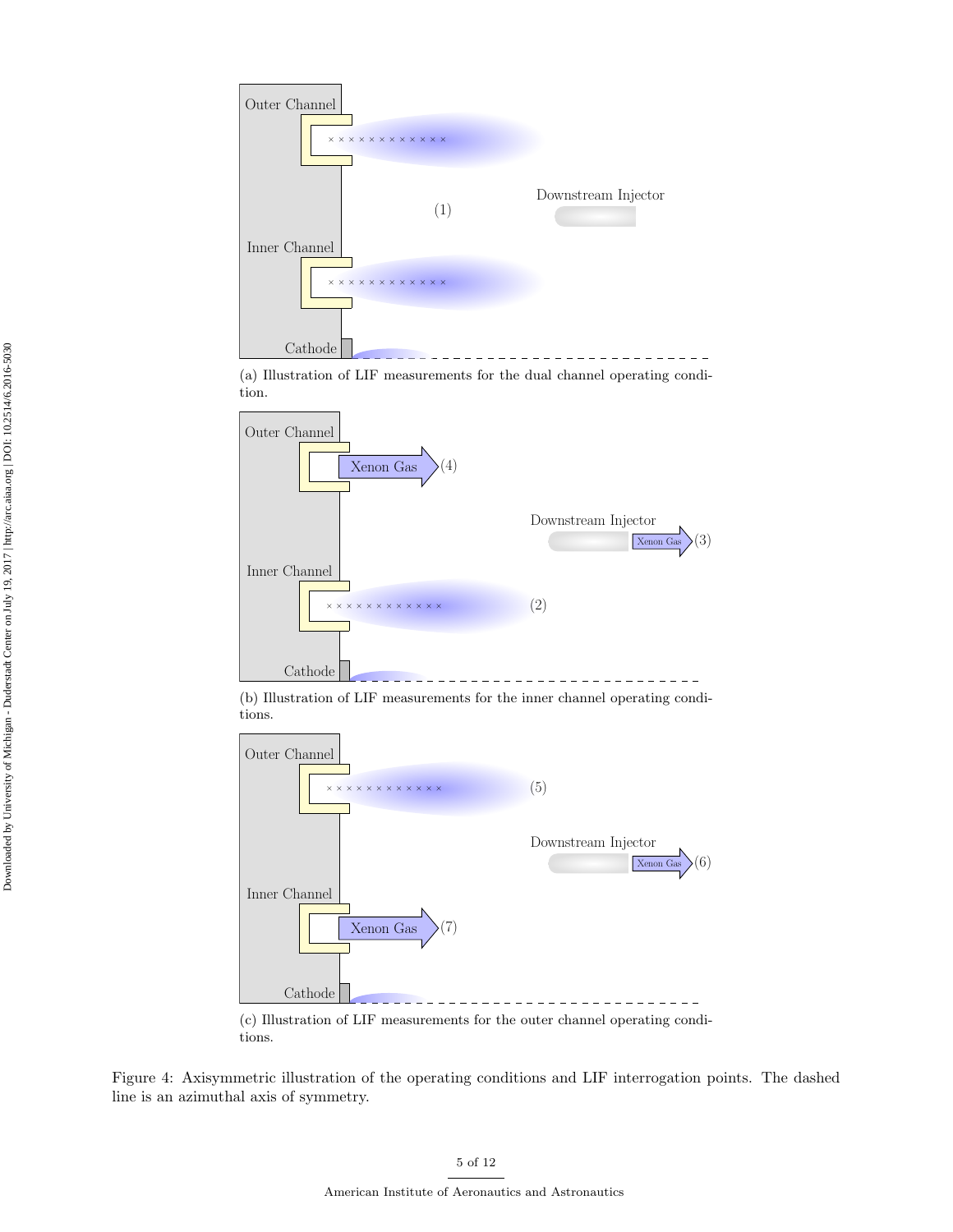# A. Local Pressure & Discharge Oscillations

Although the chamber pressure was held constant, the local pressure changed between each operating condition. The local pressure was averaged over the face of the thruster and is shown in Tab. [1.](#page-3-0) Since changes in pressure have been associated with changes in the RMS amplitude discharge current oscillations  $^{12}$  $^{12}$  $^{12}$ , the oscillations were measured with a high-speed oscilloscope and Pearson coils. These measurements are plotted as a function of local pressure in Fig. [5.](#page-5-0) The DC discharge current for the inner and outer channels were 8.9 A and 21.0 A, respectively. In Fig. [5,](#page-5-0) the RMS discharge current oscillations of the inner channel are an increasing function of the local pressure. The amplitude of the discharge oscillations increases from 1% to 8% of the DC discharge. For the outer channel, a clear dependence on pressure is not found because of the difference in the two high pressure conditions (120  $\mu$ Torr). The difference in these data points could be because true thermal steady state may not have been achieved for the outer channel. The range of the discharge current amplitudes for the outer channel is from 4.7% to 5.7% of the DC discharge current. Overall, the discharge oscillations on the outer channel were relatively insensitive to pressure, in comparison to the inner channel.

This result ultimately provides further evidence that facility background pressure during Hall thruster testing can impact the amplitude of discharge oscillations. In particular measurements cannot be directly compared to the dual channel mode because of the change in discharge oscillations due to local pressure effects.

#### B. Ion Velocity Distributions

The ion velocity distribution was measured to identify the acceleration region in the X2 NHT at various local thruster pressures.

#### 1. Inner Channel

Laser-induced fluorescence measurements of the velocity distribution function were acquired at 1 mm intervals on the inner channel of the X2, however, Fig. [6](#page-6-0) only shows a subset for clarity. The velocity distributions are plotted as a function axial position along channel centerline. The dashed line is the peak of the ion beam resolved by a peak-finding algorithm. This algorithm smooths the data and returns the local maximum that is at the highest

<span id="page-5-0"></span>

Figure 5: RMS discharge oscillations as a function of local thruster pressure. The uncertainty in the measurement is the size of the data point.

velocity. The acceleration region is characterized by the displacement of the ion beam acceleration curve.

Figure [6a](#page-6-0) has the lowest local pressure at  $5.8 \times 10^{-5}$  Torr. The velocity distribution function in the channel is initially centered around 0 km/s. The distribution then begins to broaden as the exit plane is approached. Towards the center of the acceleration region, a broad yet distinct ion beam peak separates itself from the slow ion population. Downstream of the primary part of the acceleration region the ion beam dominates the velocity distribution. The velocity curve indicates that the center of the acceleration region is around 5 mm downstream of the thruster exit plane.

Moving to a higher local pressure by injecting gas downstream of the thruster, many of the features observed in Fig. [6a](#page-6-0) are also found in Fig. [6b.](#page-6-0) The key distinction between these conditions is a clear displacement of the acceleration region. The velocity curve in Fig. [6b](#page-6-0) indicates that the center of the acceleration region is around 1 mm downstream of the exit plane.

Further increasing the local pressure by injecting gas though the outer channel, the velocity distribution functions at the beginning and in the middle of the acceleration region in Fig. [6c](#page-6-0) have a high velocity ion tail which is not present in Figs. [6a](#page-6-0) and [6b.](#page-6-0) In Fig. [6c,](#page-6-0) rather than observing a distinct ion beam population separate from the slow ion population, the high velocity tail of distribution grows. This process continues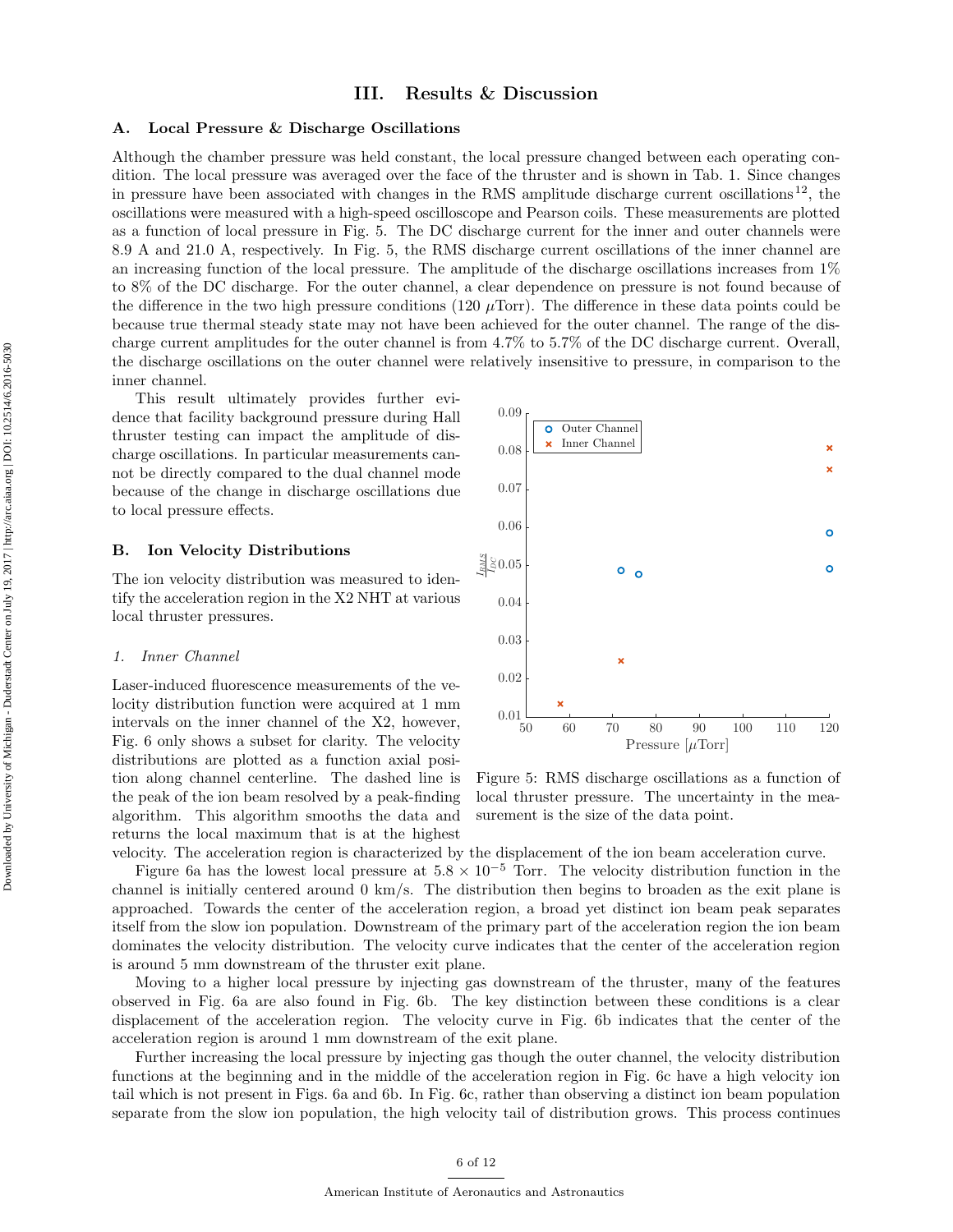<span id="page-6-0"></span>

Figure 6: Velocity distribution measurements of the inner channel.

until the a clear ion beam population can eventually be observed. Here, the peak finding algorithm does not properly represent the shape of the acceleration region as a sharp discontinuity exists in the velocity curve. Because no concentrated ion beam population can be found in Fig. [6c,](#page-6-0) the center of the acceleration region is difficult to determine, however most of the stretching of the velocity distribution function occurs between the -1 and 1 mm, implying that the center of the acceleration region is probably within this area.

Lastly, Fig. [6d](#page-6-0) shows the evolution of the velocity distribution function along the acceleration region of the inner channel in dual-channel mode. Here, the features are most similar to Fig. [6c.](#page-6-0) A key difference is that the stretching observed in Fig. [6c](#page-6-0) now looks more like a slowly rising high-speed ion population. Eventually this population appears as a distinct ion beam population and is detected by the peak-finding algorithm.

There are some features in the velocity distribution functions in Fig. [6t](#page-6-0)hat are present in all of the operating conditions. Figures [6a–6d](#page-6-0) all have low velocity ion populations which persist out to at least 11 mm downstream of the exit plane. Furthermore, the distribution near the center of the acceleration region can be extremely bi-modal, exhibiting both a significant population of slow and beam ions.

Combining the results from Figs. [5](#page-5-0) and [6,](#page-6-0) a picture of how the local thruster pressure is affecting the acceleration region of the inner channel. As local thruster pressure increases on the inner channel, the amplitude of the discharge oscillations increases. These oscillations can be correlated to the different ways that the ion beam is forming between the test conditions. When the discharge oscillations are relatively small (test conditions 2 and 3), the ion beam population separates from the slow ions and is easily identified. However, when discharge oscillations have increased (conditions 4 and 1), the acceleration of the ion beam population can be described by a slow rise in high-speed ions. While a direct cause and effect measurement was not made between a change in discharge oscillations and a change in observed acceleration mechanism, this strong correlation warrants further investigation. Time-resolved LIF techniques can be used to further examine the effects of discharge oscillations on the acceleration mechanism.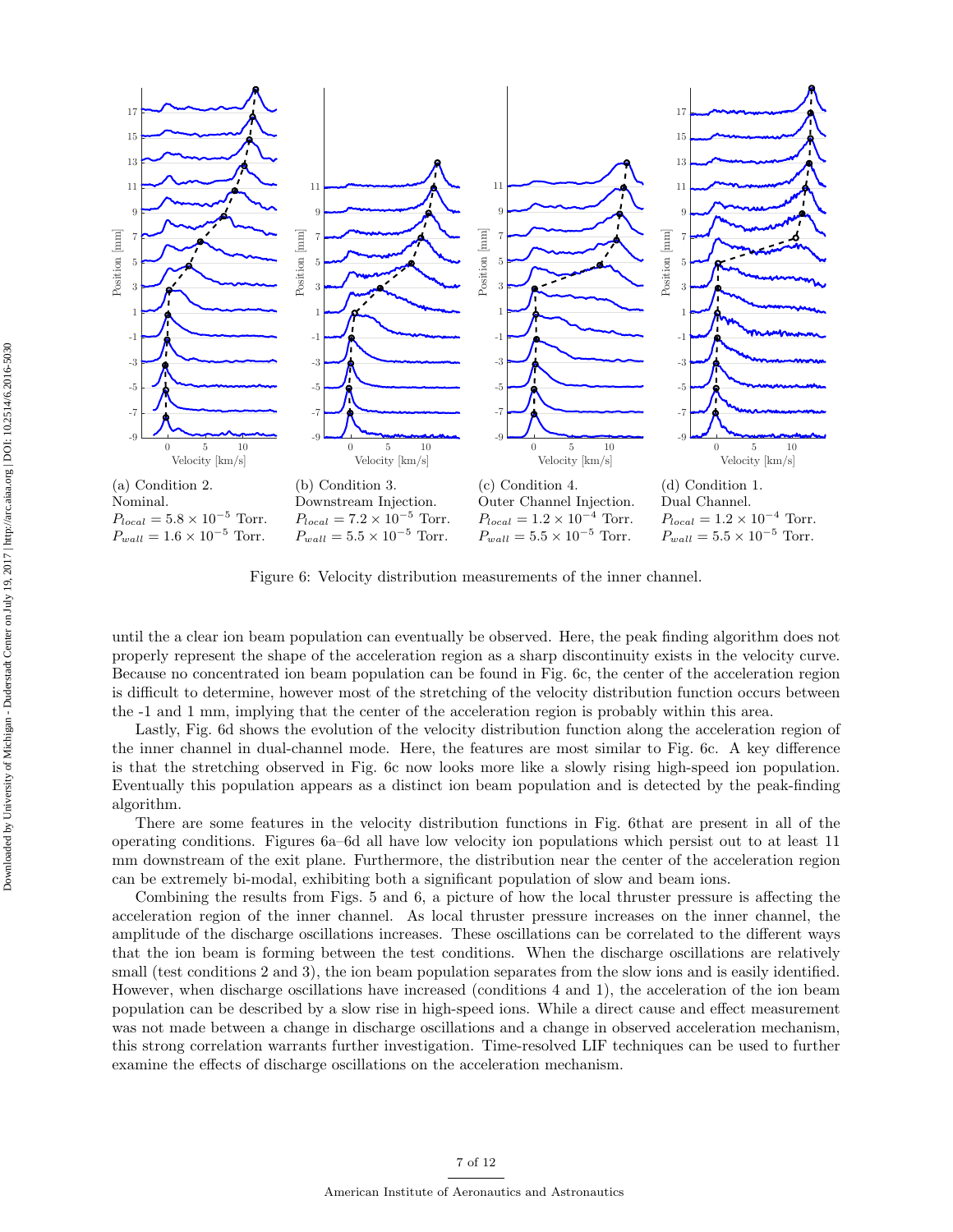#### 2. Outer Channel

Like the inner channel, velocity distribution data was acquired a 1 mm intervals and Fig. [7](#page-7-0) shows a subset of the VDF measurements for clarity. The distributions are plotted as a function of axial position along the outer channel centerline. The dashed line represents the peak of the ion beam.

The ion velocity distribution maps in Fig. [7](#page-7-0) all have many similar features. Figures [7b–7d](#page-7-0) all exhibit slow ion populations which persist from -9 mm in the channel to beyond the center of the acceleration region. Downstream of the center, the slow ion population is small compared to the number of ions in the beam. All of these velocity distribution maps have an acceleration mechanism which can be described as the formation of an ion beam which separates itself from the slow ion population. The ion beam is very broad in the center of the acceleration region, but the distribution tightens at the exit of the acceleration region.

Although there are many similarities between the test conditions, there are a few important differences. First, the slow ion peak in the nominal and downstream injection conditions, (Figs. [7a](#page-7-0) and [7b\)](#page-7-0) is consistently smaller than the slow ion peak in the channel injection and dual channel conditions (Figs. [7c](#page-7-0) and [7d\)](#page-7-0). In other words, as the local pressure is increased the slow ion population becomes more prominent. Second, there is a small upstream shift in the acceleration region for conditions 1 and 7 (high local pressure) compared to conditions 5 and 6 (lower local pressure).

The potential impact of discharge current oscillations on the acceleration mechanism are less prominent on the outer channel, in comparison with the inner channel. This may simply be due to the limited pumping speed of the facility not permitting lower operating pressures and presumably smaller amplitude discharge current oscillations.

<span id="page-7-0"></span>

Figure 7: Velocity distribution measurements of the outer channel of the X2 NHT.

## C. Impact On Thruster Performance

Thus far, the acceleration region has been described by velocity distribution maps and by a velocity curve that tracks the peak of the ion beam population. One weakness of this method is the dependence on a local maximum to find the ion beam velocity. This definition of a velocity curve, however, is useful when trying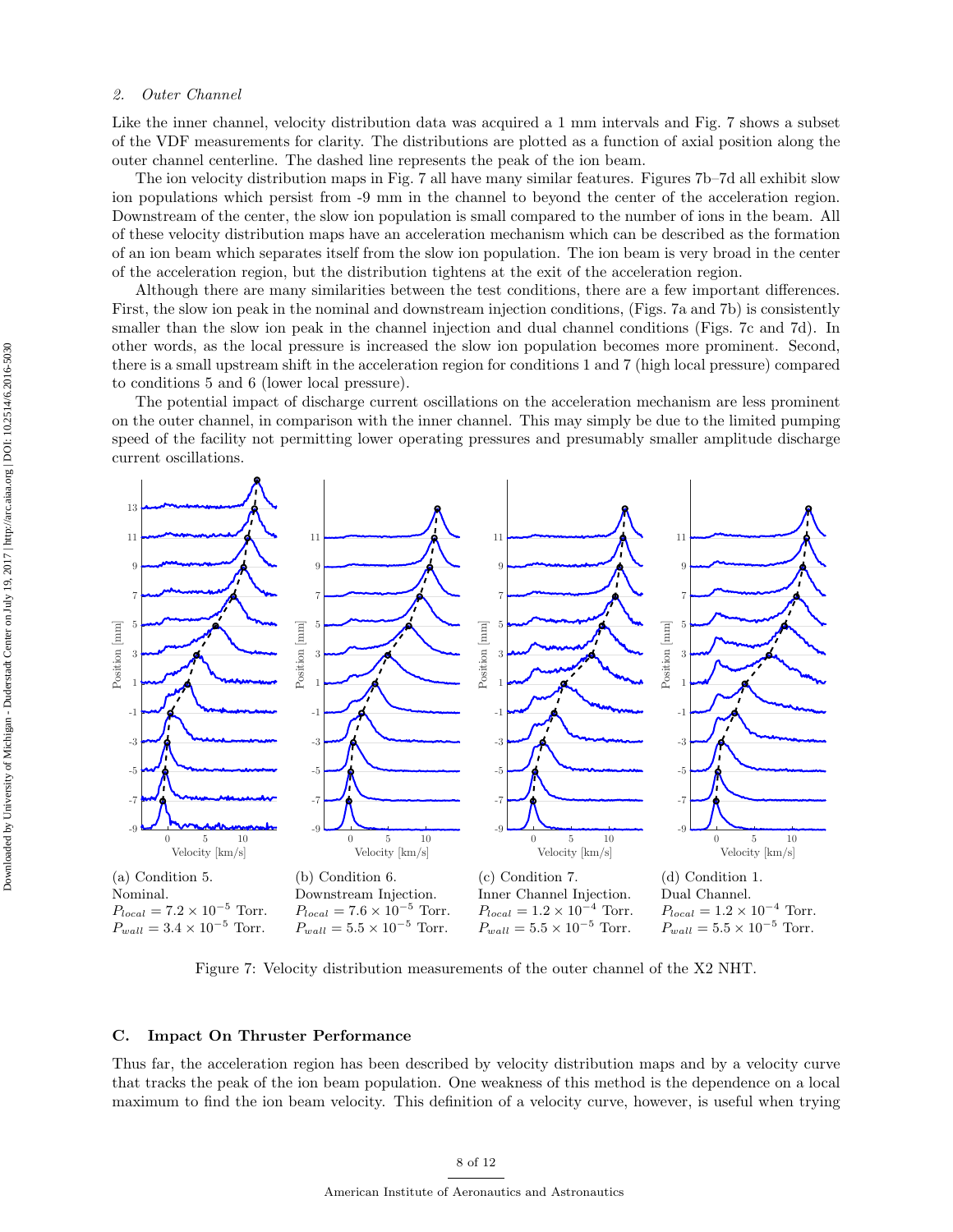to determine the electric field in the channel through:

$$
\mathbf{E} = -\frac{e}{m_{Xe}} \mathbf{v} \cdot \nabla \mathbf{v}
$$
 (1)

where **E** is the electric field, e is the elementary charge,  $m_{Xe}$  is the mass of xenon and **v** is the particle velocity. Another quantity of interest is the mean of the distribution, which can be computed using:

$$
\langle v \rangle = \int_{-\infty}^{\infty} v f(v) dv \tag{2}
$$

where  $f(v)$  is the velocity distribution function and  $\langle v \rangle$  is the mean velocity. The velocity curve produced using Eqn. [\(2\)](#page-7-0) is in more robust than the peak-finding algorithm because it does not rely on the presence of local maxima to generate the curve. Furthermore, it is more accurate to use this quantity when considering performance because the thrust is ultimately a result of the mean exit velocity. By examining and comparing these two velocity curves, a better understanding of how the changes in local pressure may be impacting the performance of each channel may be developed. Below, these two types of velocity curves are examined for the different test cases.

#### 1. Inner Channel

Figure [8a](#page-8-0) presents the peak ion beam velocity as a function of position while Fig. [8b](#page-8-0) is the electric field computed using the results from Fig. [8a](#page-8-0) and Eqn. [\(1\)](#page-7-0).

<span id="page-8-0"></span>

Figure 8: Inner channel velocity curve and resulting electric field.

Many of the features that were observed in Fig. [6,](#page-6-0) such as position and shape, are present in Fig. [8a.](#page-8-0) As the local pressure is increased, the acceleration region is moved upstream of the exit plane. Similar displacements due to changes in facility pressure have been observed in the literature.<sup>[14](#page-11-12)</sup> Examining the discontinuity in the dual channel and channel injection test points (conditions 1 and 4), the peak-finding algorithm cannot find the ion beam velocity when there is no local maximum. This causes the ion beam to be misidentified as the slow ion population. This results in the discontinuity observed in conditions 1 and 4 in Fig. [8a.](#page-8-0) Although the discontinuity largely obscures the acceleration region, the shift in the position can still be clearly observed after the ion beam peak has formed.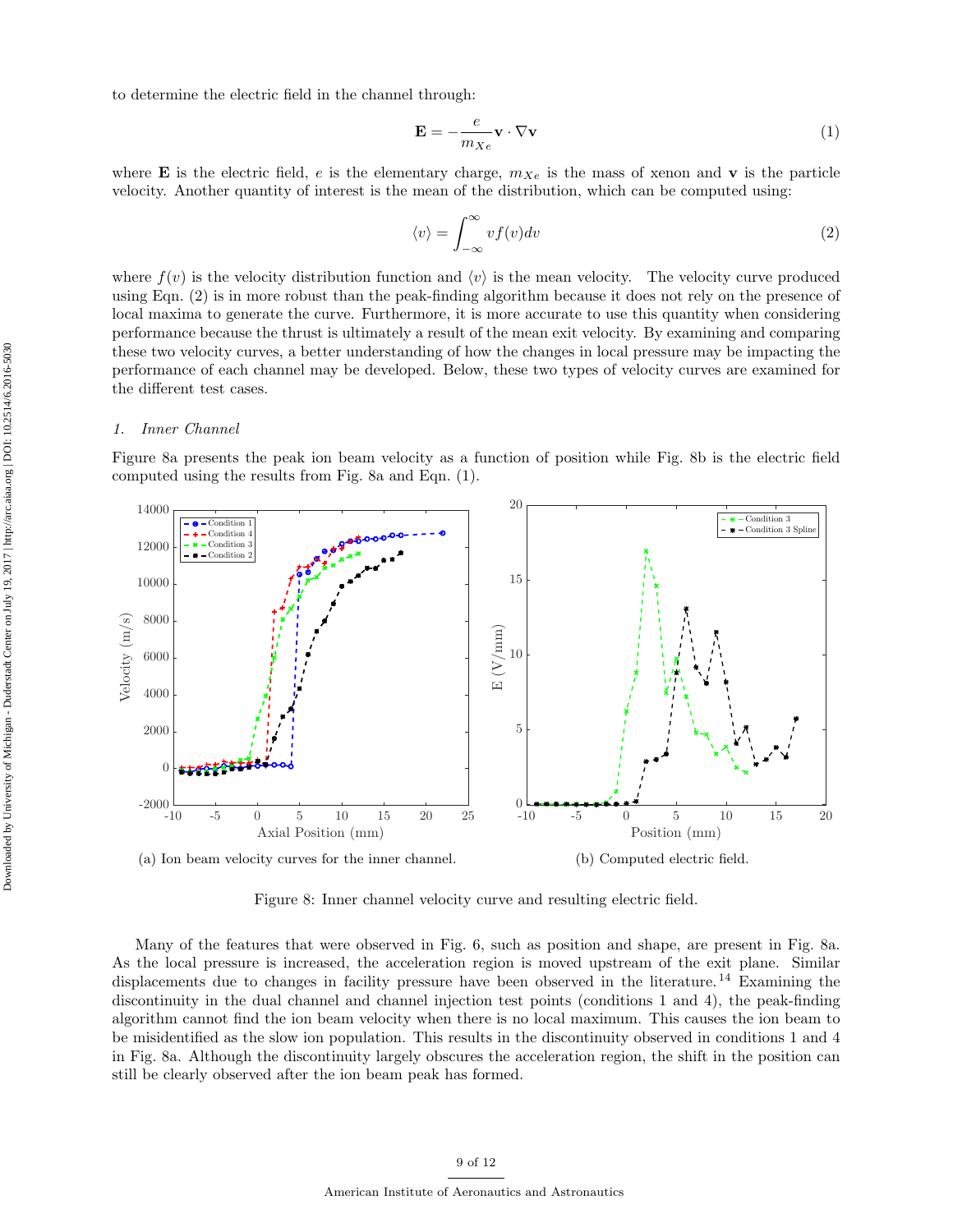In the context of performance, the ion beam exit velocity gives a sense of how much of the applied voltage is being used to accelerate ions. As the local pressure increases the exit velocity appears to increase, although the limited data set cannot with confirm this in the far field. However, this result is corroborated by plasma potential measurements by Liang (at a different operating power) which showed a difference in voltage utilization between dual and single channel mode. [4](#page-11-2)

Figure [8b](#page-8-0) shows the electric field computed directly from the data in Fig. [8a](#page-8-0) and the field computed using a smooth spline fit of the velocity curves in Fig. [8a.](#page-8-0) The electric field could only be computed for conditions 3 and 2 because of the discontinuity in conditions 1 and 4. Figure [8b](#page-8-0) shows that the higher chamber pressure in condition 3 results in a larger electric field and a 4 mm upstream shift in the peak electric field in comparison to condition 1. The position and magnitude of the electric field can cause the divergence angle of the thruster to change , possibly leading to changes in performance.

<span id="page-9-0"></span>

Figure 9: Mean ion velocity curves for the inner channel.

Since the electric field in condition 3 has a larger amplitude and is closer to the channel exit, an improved thrust measurement would be expected because of a reduced divergence angle.

Figure [9](#page-9-0) shows the mean of the velocity distribution, computed using Eqn. [\(2\)](#page-7-0), as a function of position. In the context of performance, the mean exit velocity is what should determine the average exhaust velocity of the thruster and therefore impact the thrust produced. Figure [9](#page-9-0) shows that the nominal case for the inner channel (condition 1) has a slower mean exit velocity by about 1000 m/s, within the scope of this experiment. This result shows that a higher local pressure can cause a higher mean exhaust velocity. Ultimately it is important when testing NHTs to control the chamber background pressure, otherwise the exhaust velocity and therefore the thrust may be affected.

#### 2. Outer Channel

<span id="page-9-1"></span>

Figure 10: Outer channel velocity curves and resulting electric field.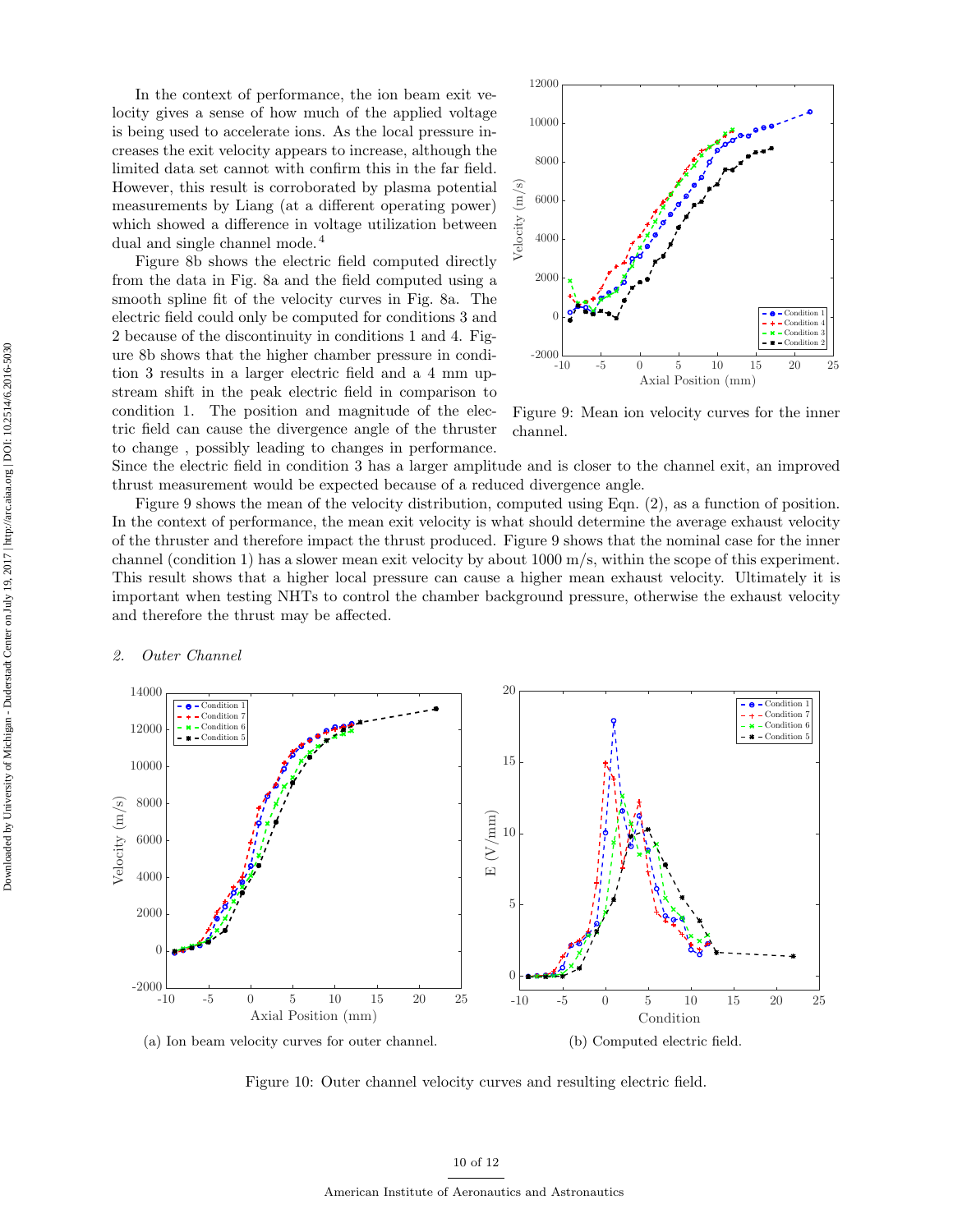Conducting a similar analysis for the outer channel, Fig. [10a](#page-9-1) shows small upstream shifts in the position of the acceleration region as the local pressure is increased between conditions. Most notably, the outer channel cases all have the same exit velocity for the ion beam. From the curves in Fig. [10a,](#page-9-1) the electric field can be computed using Eqn. [\(1\)](#page-7-0). The electric field shown in Fig. [10b](#page-9-1) was computed using both the raw data and a spline fit to the velocity curves in Fig. [10a.](#page-9-1) In Fig. [10b,](#page-9-1) the electric field amplitude increases and the distribution tightens as the local pressure is increased. These trends in the electric field profile agree with the observations Fig. [8b.](#page-8-0) Furthermore, the results on the outer channel indicate that the electric field produced in dual channel mode can be reproduced in single channel mode by correcting for the difference in local thruster pressure.

Lastly, the mean ion velocity as a function of position was computed and is shown in Fig. [11.](#page-10-1) The nominal condition for the outer channel (condition 5) was at the lowest pressure and the average exit velocity was about 900 m/s slower than the higher local pressure conditions

<span id="page-10-1"></span>

Figure 11: Mean ion velocity curves for outer channel.

within the bounds of this experiment. The lower mean exit velocity implies that the thrust produced in single channel mode should be lower than the thrust produced in dual channel mode, for the same mass flow.

# IV. Conclusion

The RMS discharge current oscillations were mapped as a function of local thruster pressure. These measurements showed that increased local thruster pressure leads to larger discharge current oscillations.

Next, velocity distribution function maps were measured on the inner and outer channels. For the inner channel, qualitative differences in the velocity distribution functions were observed. In single channel mode the acceleration potential separates the ion beam from the slow ion population. In dual channel mode, the acceleration mechanism is better described by a rising high speed ion population. By matching local pressure, the dual channel acceleration mechanism is recovered in the single channel mode. For the outer channel, only a small difference in the acceleration region was detected.

Lastly, the velocity distribution functions were analyzed to determine the ion beam and the mean ion velocity curves. This analysis showed that increased local pressure moves the acceleration region upstream of the thruster exit plane. The ion beam velocity curve was used to compute the electric field. The results indicate that by correcting for the local pressure, the electric field produced in dual channel mode can be reproduced in single channel mode by matching the local pressure. The mean exit velocity was found to be lower in single channel mode for both channels. This could result in a difference in the thrust between dual and single channel modes.

# V. Acknowledgments

This work was funded by NASA Space Technology Research Fellowship grant NNX15AQ37H. The authors would like to thank Timothy B. Smith and Chris Durot for their assistance with setting up the laser-induced fluorescence experiment as well as Sarah E. Cusson for her help with the internal pressure measurements.

# References

- <span id="page-10-0"></span><sup>1</sup> Manzella, D., Oh, D., and Aadland, R., "Hall Thruster Technology for NASA Science Missions," Tuscon, Arizona, USA, 2005.
- <sup>2</sup> Jacobson, D. T., John, Jeremy, Kamhawi, Hani, Manzella, David, and Peterson, Peter, "An Overview of Hall Thruster Development at NASA's John H. Glenn Research Center," Tuscon, Arizona, USA, 2005.